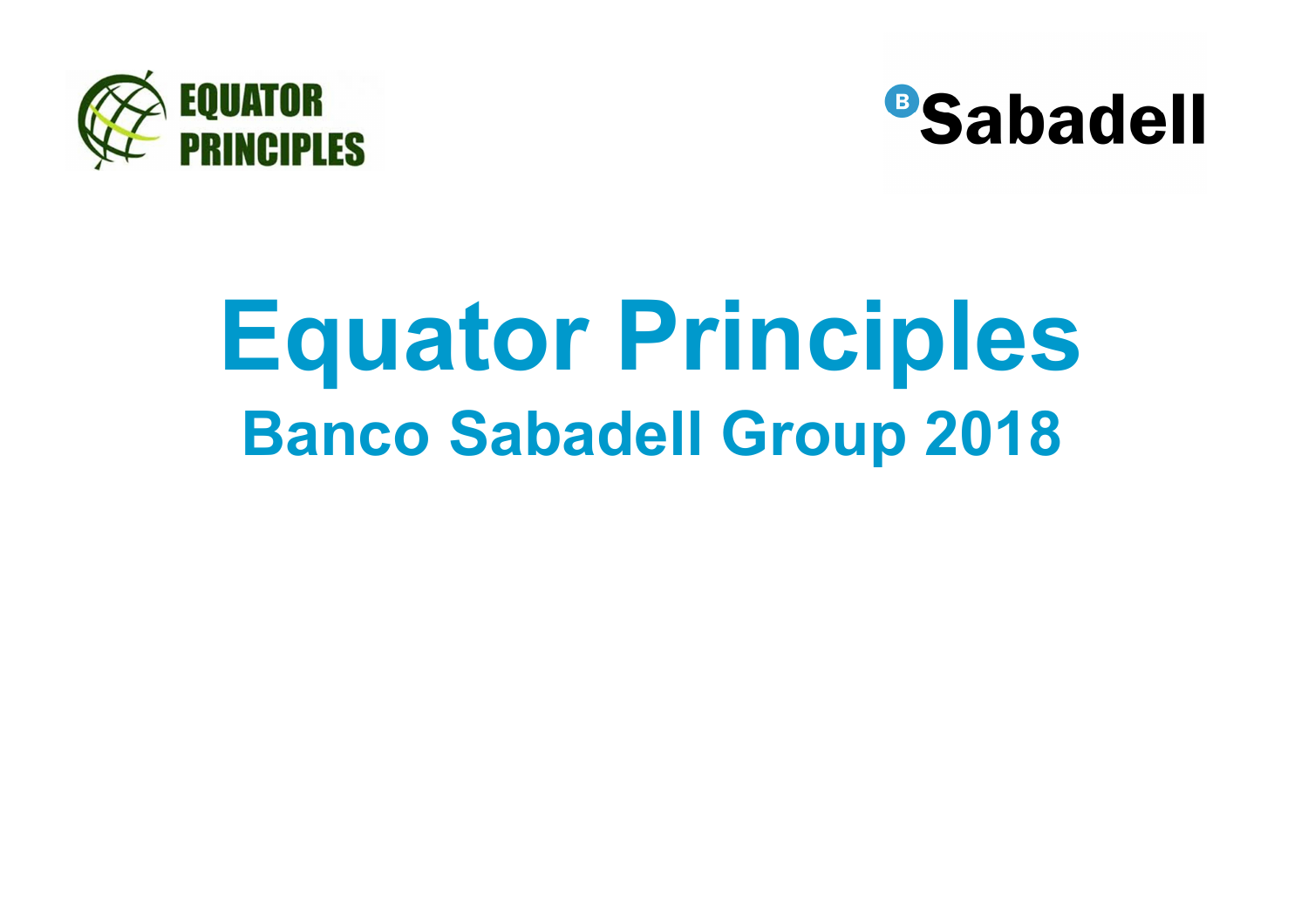



## Equator Principles\_\_\_\_\_Principles\_\_\_\_\_\_\_\_\_\_\_\_\_\_\_\_\_\_\_\_ \_\_\_\_\_\_\_\_\_\_\_\_\_\_\_\_\_\_\_\_\_\_\_\_\_\_\_\_\_\_\_\_\_ \_\_\_\_\_\_\_\_\_\_\_\_\_\_\_\_\_\_\_\_\_\_\_\_\_\_\_\_\_\_\_\_\_\_\_\_\_\_\_\_\_\_\_\_\_\_\_\_\_\_\_\_\_\_\_\_\_\_\_\_\_\_\_\_\_\_\_\_\_ \_\_\_\_\_\_\_\_\_\_\_\_\_\_\_\_\_\_\_\_\_\_\_\_\_\_\_\_\_\_\_\_\_\_\_\_\_\_\_\_\_\_\_\_\_\_\_\_\_\_\_\_\_\_\_\_\_\_\_\_\_\_\_\_\_ \_\_\_\_\_\_\_\_\_\_\_\_\_\_

For a financial institution, it is a priority to identify, prevent and mitigate the risks associated with its business. In addition to financial risks, Banco Sabadell takes account of social and environmental risks in its structured finance deals and corporate loans. To this end, Banco Sabadell adopted the Equator Principles in September 2011. Based on the policies, standards and guidelines of the International Finance Corporation (IFC), the Equator Principles are a set of standards developed to ensure that social and environmental matters receive full attention when funding large projects. Since then, the Bank has applied the Equator Principles in all new structured finance deals amounting to 10 million dollars or more and corporate loans from 100 million dollars. Projects are classified as A, B or C in accordance with the IFC standard; all category A and B projects include a social and environmental evaluation received by an independent expert.

| <b>SECTOR</b>             | <b>Project Name</b>               | Category | Country    | Region  | <b>Designated Country</b> | <b>Independent Review</b> |
|---------------------------|-----------------------------------|----------|------------|---------|---------------------------|---------------------------|
| <b>Renewable energies</b> | <b>CANADIAN SOLAR</b>             | B        | Mexico     | America | <b>NO</b>                 | YES                       |
|                           | FRV LA SOLANILLA                  | B        | Spain      | Europe  | <b>YES</b>                | <b>YES</b>                |
|                           | FUERZAS ENERGETICAS SUR DE EUROPA | B        | Spain      | Europe  | YES                       | YES                       |
|                           | <b>GRUPOTEC SPV I</b>             | B        | Spain      | Europe  | YES                       | <b>YES</b>                |
|                           | <b>HENVEY INTEL WIND</b>          | B        | Canada     | America | <b>YES</b>                | <b>YES</b>                |
|                           | <b>JORGE ENERGY</b>               | B        | Spain      | Europe  | <b>YES</b>                | <b>YES</b>                |
|                           | NORVENTO ESTELO                   | B        | Spain      | Europe  | <b>YES</b>                | <b>YES</b>                |
|                           | NORVENTO SASDONIGAS               | B        | Spain      | Europe  | YES                       | YES                       |
|                           | PE MONTES DE ABELLA               | B        | Spain      | Europe  | YES                       | <b>YES</b>                |
|                           | PHOEBE SOLAR                      | B        | <b>USA</b> | America | YES                       | YES                       |
|                           | PROJECT MULA                      | В        | Spain      | Europe  | <b>YES</b>                | <b>YES</b>                |
|                           | PROYECTO CASTRONUÑO               | B        | Spain      | Europe  | YES                       | YES                       |
|                           | PROYECTO GOYA FASE I              | B        | Spain      | Europe  | <b>YES</b>                | <b>YES</b>                |
|                           | PROYECTO MERLE                    | B        | UK         | Europe  | YES                       | YES                       |
|                           | <b>PUERTO LIBERTAD</b>            | B        | Mexico     | America | <b>NO</b>                 | <b>YES</b>                |
|                           | TIZIMIN                           | B        | Mexico     | America | <b>NO</b>                 | YES                       |
|                           | <b>UPSTREAM WIND</b>              | B        | <b>USA</b> | America | YES                       | YES                       |
|                           | <b>CHENIERE CORPUS CHRISTI</b>    | B        | <b>USA</b> | America | <b>YES</b>                | YES                       |
| Oil and gas               | PETROPERÚ                         | B        | Peru       | America | <b>NO</b>                 | YES                       |
|                           | TIERRA MOJADA                     | B        | Mexico     | America | <b>NO</b>                 | <b>YES</b>                |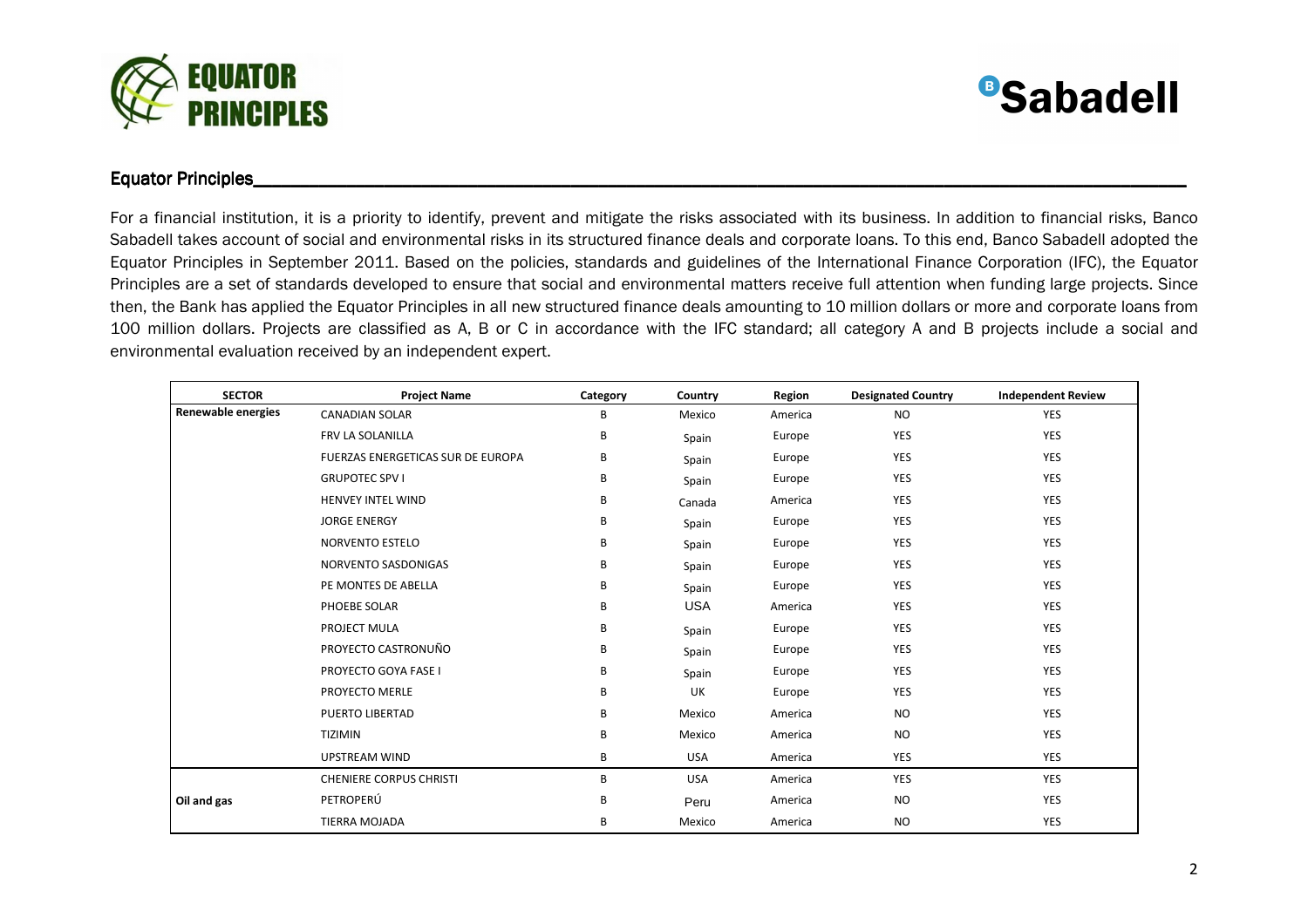

## **BSabadell**

In 2018, Banco Sabadell signed 20 projects that include the Equator Principles, 17 of which involved renewable energy.